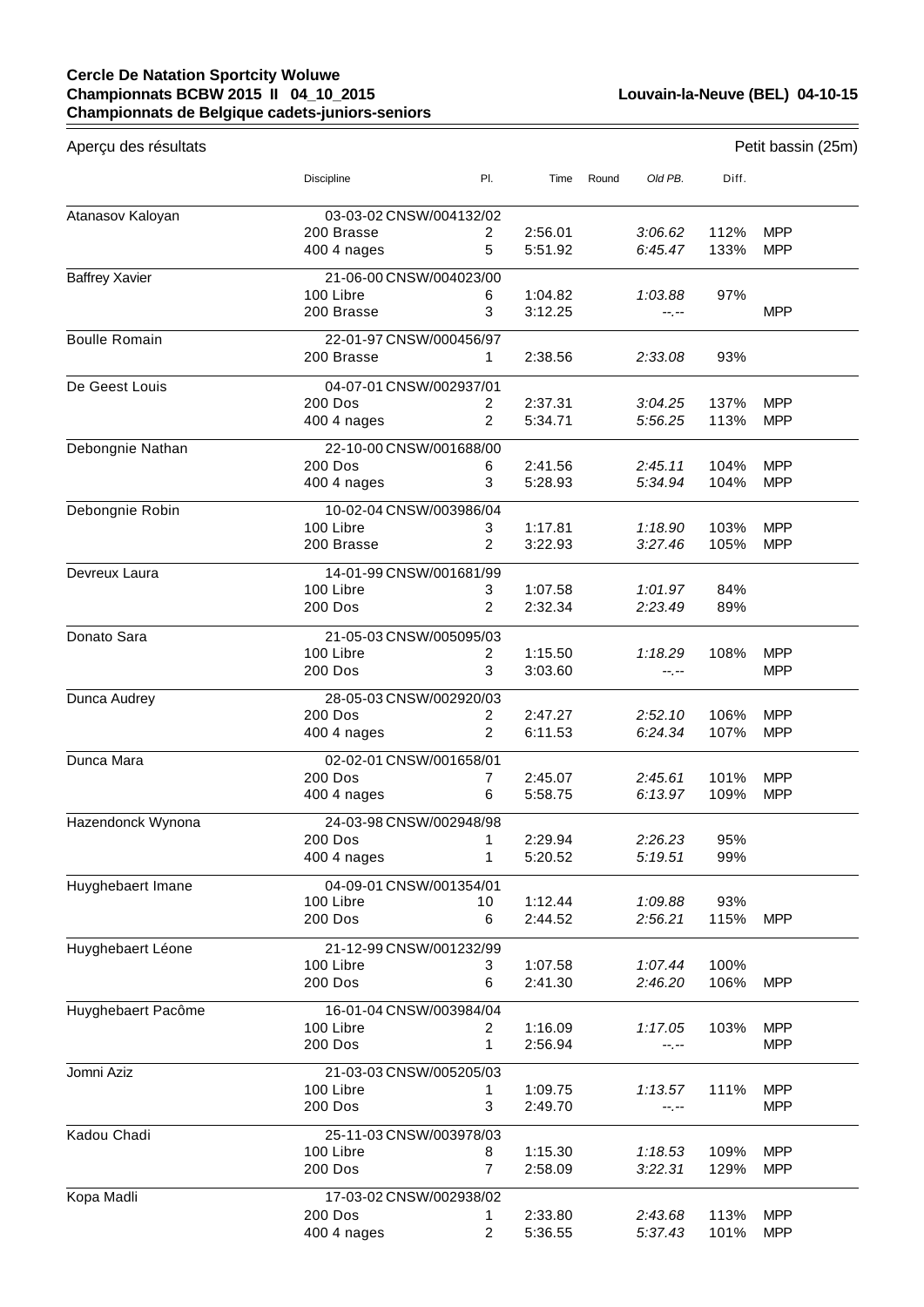## Cercle De Natation Sportcity Woluwe Championnats BCBW 2015 II 04\_10\_2015

| Lednicka Hanka        | 15-01-01 CNSW/001478/01 |                |         |         |      |            |  |  |
|-----------------------|-------------------------|----------------|---------|---------|------|------------|--|--|
|                       | 200 Brasse              | 4              | 3:03.71 | 3:19.00 | 117% | <b>MPP</b> |  |  |
|                       | 400 4 nages             | 3              | 5:42.43 | 5:34.68 | 96%  |            |  |  |
| Lednicky Vit          | 03-01-99 CNSW/001496/99 |                |         |         |      |            |  |  |
|                       | 200 Dos                 | 1              | 2:16.29 | 2:16.58 | 100% | <b>MPP</b> |  |  |
|                       | 400 4 nages             | 1              | 4:48.92 | 4:51.70 | 102% | <b>MPP</b> |  |  |
| Lemos Berg Alexander  | 24-01-02 CNSW/005204/02 |                |         |         |      |            |  |  |
|                       | 100 Libre               | 5              | 1:08.05 | 1:14.26 | 119% | <b>MPP</b> |  |  |
|                       | 200 Dos                 | $\overline{7}$ | 2:56.26 | --.--   |      | <b>MPP</b> |  |  |
| Linden Ylva           | 02-08-03 CNSW/003987/03 |                |         |         |      |            |  |  |
|                       | 100 Libre               |                | 1:13.59 | 1:14.20 | 102% | <b>MPP</b> |  |  |
|                       | 200 Dos                 | 1              | 2:45.84 | 2:41.11 | 94%  |            |  |  |
| Lunak Sebastian       | 12-01-02 CNSW/003286/02 |                |         |         |      |            |  |  |
|                       | 200 Dos                 | 1              | 2:23.75 | --.--   |      | <b>MPP</b> |  |  |
|                       | 400 4 nages             | 1              | 4:49.82 | 5:18.04 | 120% | <b>MPP</b> |  |  |
| <b>Marion Xavier</b>  | 22-07-03 CNSW/003289/03 |                |         |         |      |            |  |  |
|                       | 200 Dos                 | 1.             | 2:42.56 | 2:51.78 | 112% | <b>MPP</b> |  |  |
|                       | 400 4 nages             | 1              | 5:47.39 | --.--   |      | <b>MPP</b> |  |  |
| Moriau Amaury         | 15-11-02 CNSW/001296/02 |                |         |         |      |            |  |  |
|                       | 200 Dos                 | 4              | 2:39.03 | 2:46.05 | 109% | <b>MPP</b> |  |  |
|                       | 400 4 nages             | 4              | 5:44.97 | 5:52.75 | 105% | <b>MPP</b> |  |  |
| Moriau Thibault       | 18-09-99 CNSW/000632/99 |                |         |         |      |            |  |  |
|                       | 200 Dos                 | 3              | 2:31.86 | 2:34.24 | 103% | <b>MPP</b> |  |  |
|                       | 400 4 nages             | 2              | 5:07.58 | 5:13.06 | 104% | <b>MPP</b> |  |  |
| Nava Alexandra        | 29-07-01 CNSW/001676/01 |                |         |         |      |            |  |  |
|                       | 200 Brasse              | 5              | 3:20.32 |         |      | <b>MPP</b> |  |  |
|                       | 400 4 nages             | 4              | 5:50.80 | 6:08.04 | 110% | <b>MPP</b> |  |  |
| Noriega Burrill Aygul | 09-06-03 CNSW/002921/03 |                |         |         |      |            |  |  |
|                       | 200 Brasse              | 1              | 3:00.65 | 3:07.14 | 107% | <b>MPP</b> |  |  |
|                       | 400 4 nages             | 1              | 5:49.25 | 5:51.21 | 101% | <b>MPP</b> |  |  |
| Pescio Luigi          | 19-10-00 CNSW/005101/00 |                |         |         |      |            |  |  |
|                       | 200 Dos                 | 4              | 2:26.20 | --.--   |      | <b>MPP</b> |  |  |
| Porton Océane         | 18-11-99 CNSW/001659/99 |                |         |         |      |            |  |  |
|                       | 100 Libre               | 1              | 1:07.04 | 1:06.72 | 99%  |            |  |  |
|                       | 200 Brasse              | 3              | 3:08.18 | 3:10.95 | 103% | <b>MPP</b> |  |  |
| Porton Olivia         | 25-08-02 CNSW/001660/02 |                |         |         |      |            |  |  |
|                       | 200 Brasse              | 5              | 3:14.46 | 3:07.52 | 93%  |            |  |  |
|                       | 400 4 nages             | 5              | 6:13.54 | 6:28.77 | 108% | <b>MPP</b> |  |  |
| Robin Mathieu         | 22-03-03 CNSW/002073/03 |                |         |         |      |            |  |  |
|                       | 200 Dos                 | 4              | 2:55.87 | 2:51.57 | 95%  |            |  |  |
|                       | 400 4 nages             | 2              | 6:38.10 | 6:30.55 | 96%  |            |  |  |
| Robin Thomas          | 02-03-00 CNSW/002075/00 |                |         |         |      |            |  |  |
|                       | 200 Dos                 | 2              | 2:22.28 | 2:35.27 | 119% | <b>MPP</b> |  |  |
|                       | 400 4 nages             | 1              | 5:08.88 | 5:16.97 | 105% | <b>MPP</b> |  |  |
| Senes Emma            | 26-03-01 CNSW/001395/01 |                |         |         |      |            |  |  |
|                       | 200 Brasse              | 1              | 2:57.02 | 2:59.39 | 103% | <b>MPP</b> |  |  |
|                       | 400 4 nages             | 2              | 5:42.20 | 5:44.26 | 101% | <b>MPP</b> |  |  |
| Stoll Matthieu        | 28-01-00 CNSW/001488/00 |                |         |         |      |            |  |  |
|                       | 200 Brasse              | 1              | 2:42.10 | 2:52.15 | 113% | <b>MPP</b> |  |  |
|                       | 400 4 nages             | 4              | 5:35.54 | 5:34.09 | 99%  |            |  |  |
| <b>Trost Eva</b>      | 09-02-99 CNSW/005150/99 |                |         |         |      |            |  |  |
|                       | 200 Dos                 | 1              | 2:30.31 | --.--   |      | <b>MPP</b> |  |  |
|                       | 400 4 nages             | 1              | 5:28.74 | --.--   |      | <b>MPP</b> |  |  |